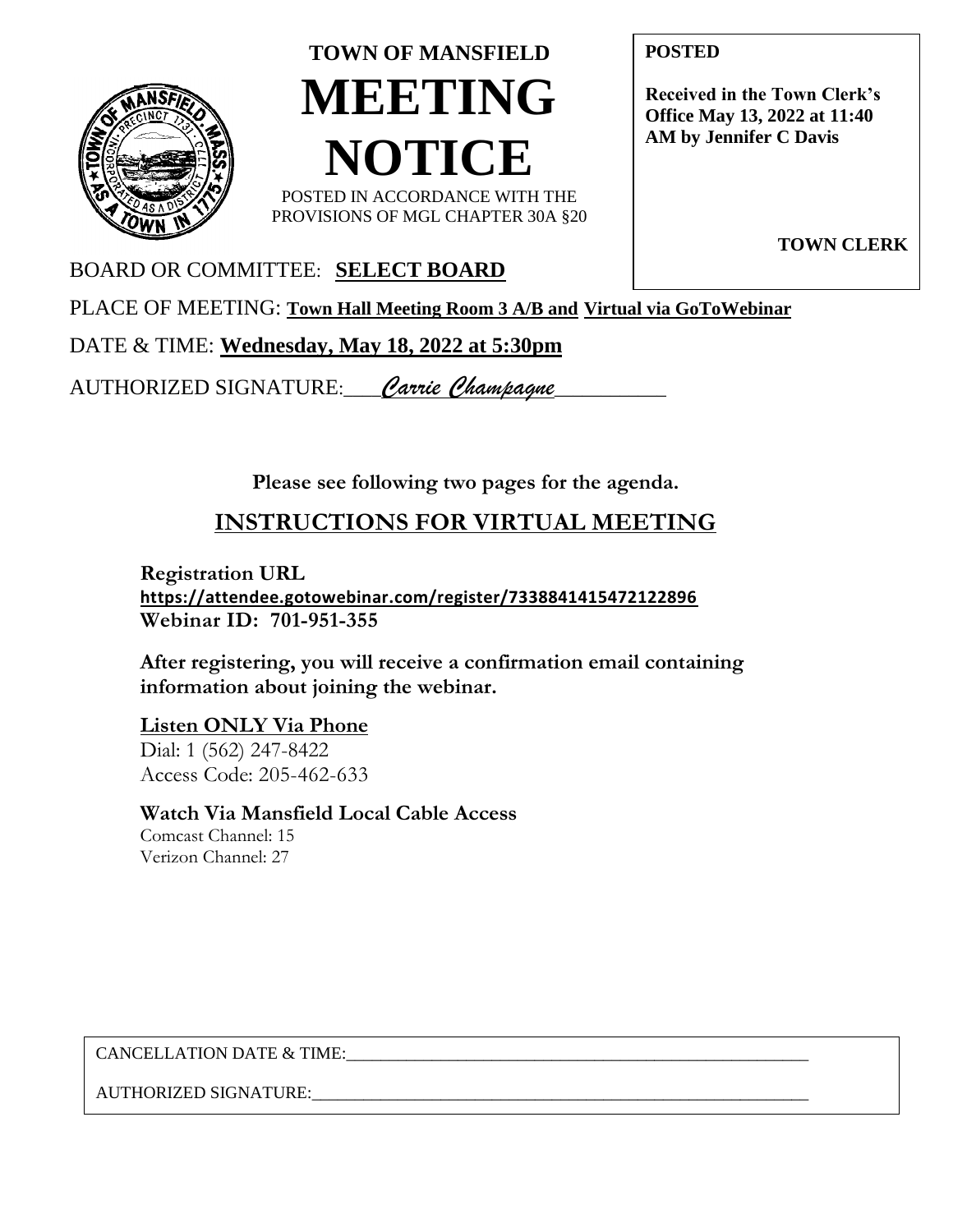## **Select Board Meeting Agenda May 18, 2022**

- 1. Call To Order Select Board Meeting Pledge of Allegiance
- 2. Town Manager's Report Select Board Questions and Comments on Town Manager's Report
- 3. Resident Questions and Comments
- 4. Discussion with Liquor Store Owners to Provide Update on Resolution to the Nip Ban Article
- 5. Consideration of 2022 Commercial Parking Lot License for MMAS located at 888 South Main Street
- 6. Consideration of Additional Commercial Lot Spaces for MMAS located at 888 South Main Street pending Inspection After Construction by Building Department
- 7. Discussion and Consideration of Commercial Parking Lot License for Rumford LLC located at 875 South Main Street
- 8. Discussion and Consideration of Commercial Parking Lot License for Foundry Street LLC located at One Foundry Street
- 9. Discussion and Consideration of Commercial Parking Lot License for Foundry Street LLC located at 206-214 North Main Street
- 10. Discussion and Consideration of Traffic Light Control Box Wrapping Policy
- 11. Discussion and Consideration of Select Board Committee Assignments
- 12. Consideration to Appoint Mr. Josh Reinke to the Joint Transportation Planning Group and Mr. Kevin Dumas as the Alternate
- 13. Select Board Member Committee and Liaison Updates
- 14. Resident Questions and Comments
- 15. Review and Approve Consent Agenda

All items on the Consent Agenda may be adopted with a single motion. Any member of the Select Board may request that an item be withdrawn from the Consent Agenda for separate consideration in which case that item will be voted on separately from the remainder of the Consent Agenda. All licenses have been routed through Town Hall Departments and any conditions have been noted below.

A. Vote to Approve Meeting Minutes:

- April 20, 2022
- May 4, 2022
- May 11, 2022

B. Vote to Approve Warrants:

- Town Vendor Warrant No. 22045T in the amount of \$192,146.72
- Electric Vendor Warrant No. 22045E in the amount of \$2,401,860.11
- School Vendor Warrant No. 22045S in the amount of \$404,408.27
- Town Vendor Warrant No. 22045T in the amount of \$2,445,508.77
- Electric Vendor Warrant No. 22045E in the amount of \$137,224.44